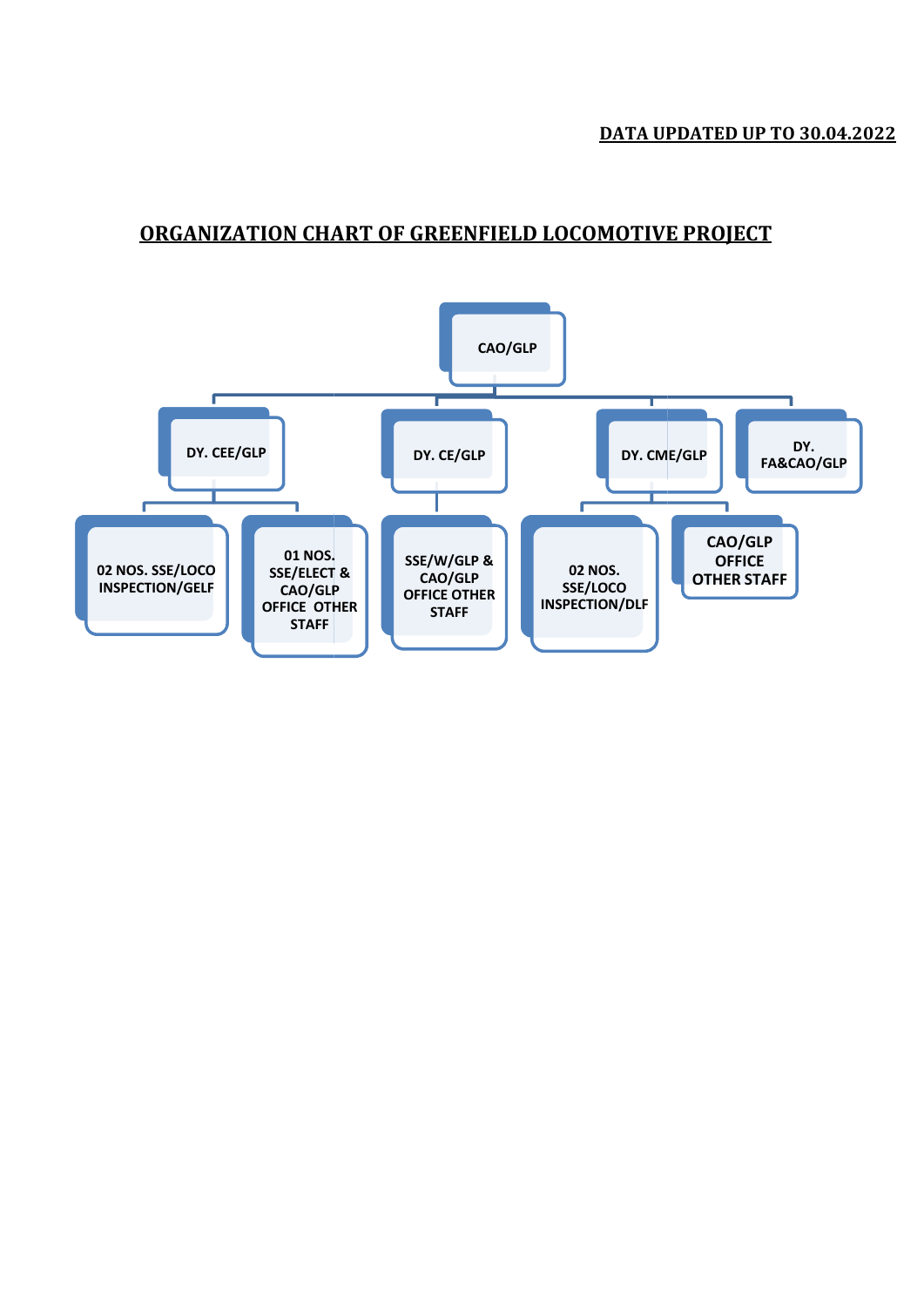### GREENFIELD LOCOMOTIVE PROJECT

1. GENERAL



### WAG12B LOCOMOTIVE WDG4G LOCOMOTIVE

- M/s Greenfield Electric Locomotive Pvt. Ltd. Madhepura & M/s Wabtec Diesel Locomotive Pvt. Ltd. has been set up under Public-Private Partnership agreement at the estimate cost of 1293 & 2052 Crores.
- It is a joint venture between Ministry of Railway with equity share of 26% and a leading international Electric Locomotive Manufacture i.e. M/s Alstom India Pvt. Ltd. & M/s Wabtec Diesel Locomotive Pvt. Ltd. who has brought into State of the art technology in the lands of BIHAR.
- The Electric Locomotive & Diesel Locomotives availability and Energy Efficiency standard is comparable to the world's standards.
- As per PCMA (Procurement-cum-Maintenance Agreement) M/s MELPL, Madhepura will turn out 800 numbers of 12000 HP, 8 Axle, Bo-Bo type Electric Locomotive, based on IGBT technology, in a span of 11 years to cater the need for hauling heavy Goods traffic preferably on dedicated Freight Corridor (DFC). & M/s Wabtec Diesel Locomotive Pvt. Ltd. Marhowra will turn out 700 numbers of 4500 HP and 300 numbers of 6000 HP, 6 Axle, Co-Co type Diesel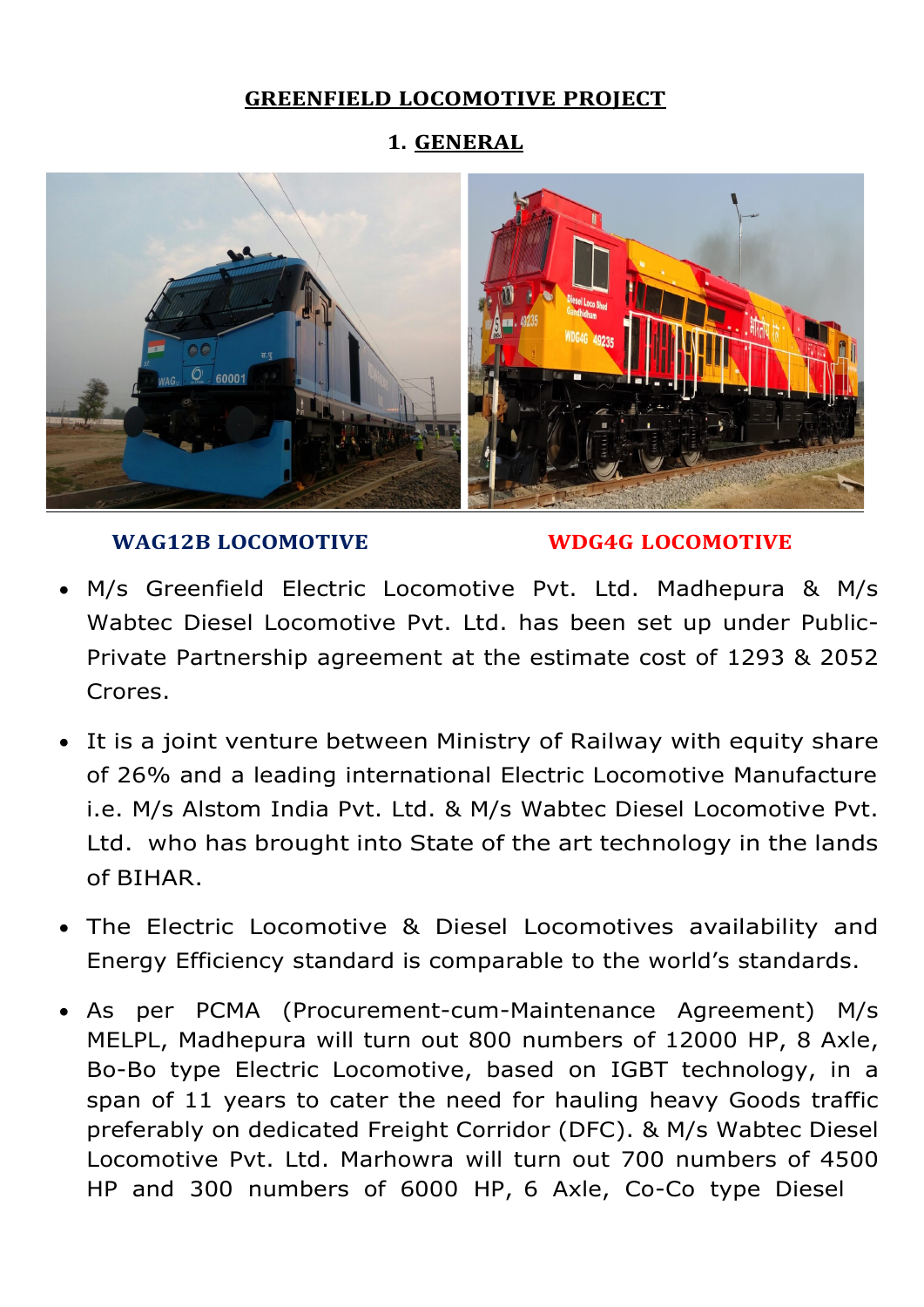Locomotive, based on IGBT technology, in a span of 11 years, to cater the need for hauling heavy Goods traffic on important rail links.

- To Discharge the company obligations as per provision of PCMA Agreement, The company has built and operate maintenance depot for maintenance of WAG12B locomotives, company setup 2 depot, one at Saharanpur (Northern Railway) Uttar Pradesh (for 1<sup>st</sup> 250 Locomotive maintenance) and one at Nagpur (Central Railway) Maharastra (for 251th to 500).
- To Discharge the company obligations as per provision of PCMA Agreement, The company has built and operate maintenance depot for maintenance of WDG4G and WGD6G locomotives, company setup 2 depot, one at ROZA (for  $1^{st}$  250 Locomotive maintenance) and one at Gandhidham (for 251th to 500)
- Spread over Around 300 Acre land factory also has a township for its employees of MELPL/Madhepura & 200-acre land, the factory has a township also attached for its employees for M/s Wabtec. Pvt. Ltd/Marhowra.
- Further, the 33KV power supply, Road connectivity with NH-107, Rail connectivity & electrified traction lines have also been provided to M/s MELPL/Madhepura. A 15 Km 132 KV transmission line from Singheswar Grid Sub-station and 132/33/25 KV sub-station at Madhepura has been constructed by Railway for power supply to the factory as well as traction supply to the newly electrified Mansi - Madhepura section. & A 25 Km 132 KV transmission line from Masrak grid sub-station and 132/33KV sub-station at Marhowra has been constructed by Railways for power supply to the factory for M/s Wabtec Pvt. Ltd./Marhowra.
- The MELPL factory was dedicated to nation and the prototype locomotive was flagged off by Hon'ble Prime Minister on 10<sup>th</sup> April 2018.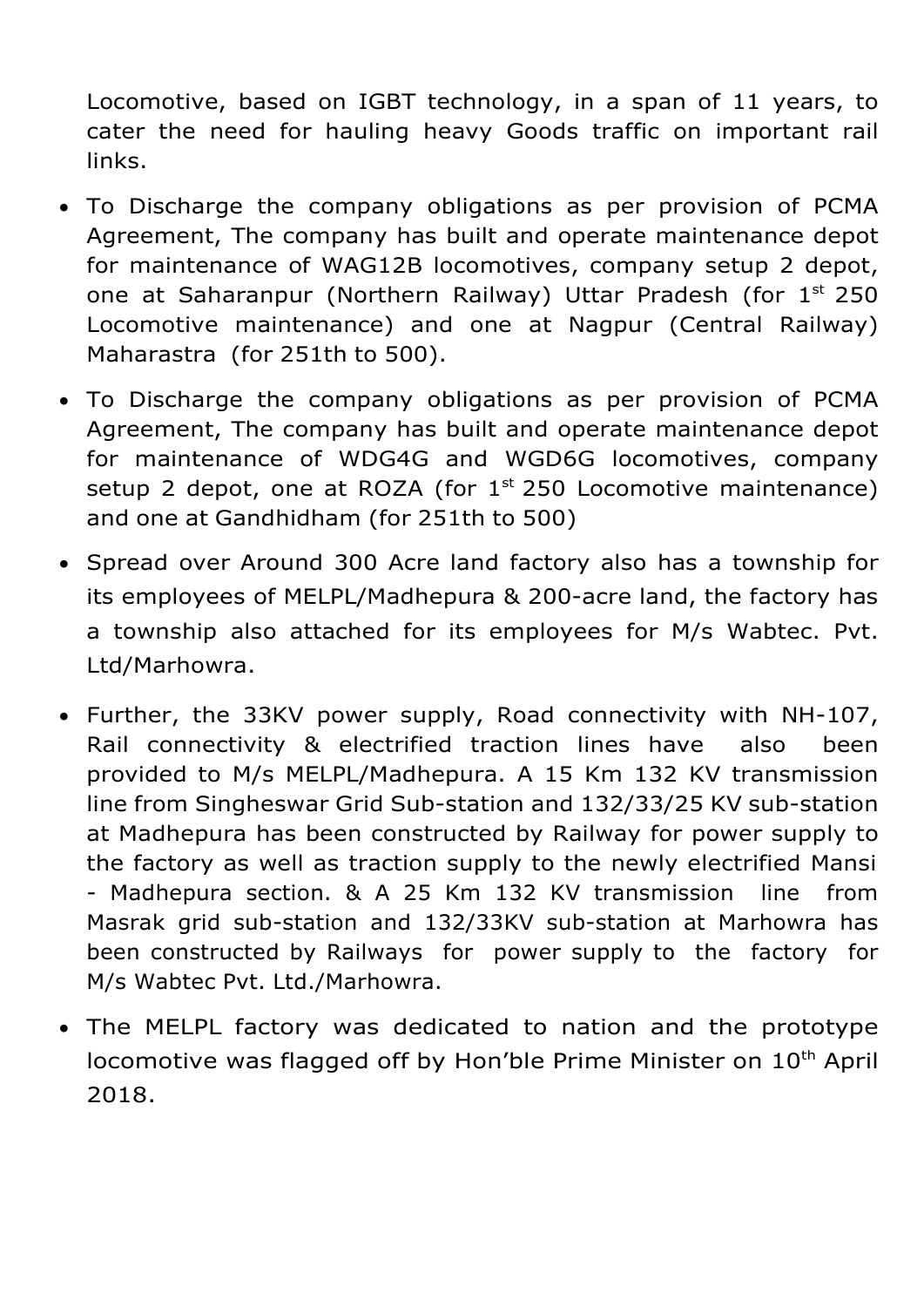# 2. Production Performance of WAG12B Locomotives:

|                                                           | <b>Production in Numbers</b> |                  |  |  |
|-----------------------------------------------------------|------------------------------|------------------|--|--|
| <b>Supply</b>                                             | <b>Target</b>                | Actual           |  |  |
| Programme<br>(As per PCMA)                                | WAG12B (12000HP)             | WAG12B (12000HP) |  |  |
| <b>1st YEAR</b><br>$(2017-18)$                            | $\mathbf 1$                  | <b>Nil</b>       |  |  |
| 2nd YEAR                                                  | 4                            | <b>Nil</b>       |  |  |
| $(2018-19)$<br>3rd YEAR                                   |                              |                  |  |  |
| $(2019-20)$                                               | 35                           | $\mathbf{1}$     |  |  |
| 4th YEAR<br>$(2020-21)$                                   | 60                           | 89               |  |  |
| 5th<br><b>YEAR</b><br>$(2021-22)$<br>(Up to Mar-<br>2022) | 100                          | 110              |  |  |
| 6th YEAR<br>$(2022 - 23)$<br>(Up to April                 | 100                          | 12               |  |  |
| <b>Total</b>                                              | 300                          | 212              |  |  |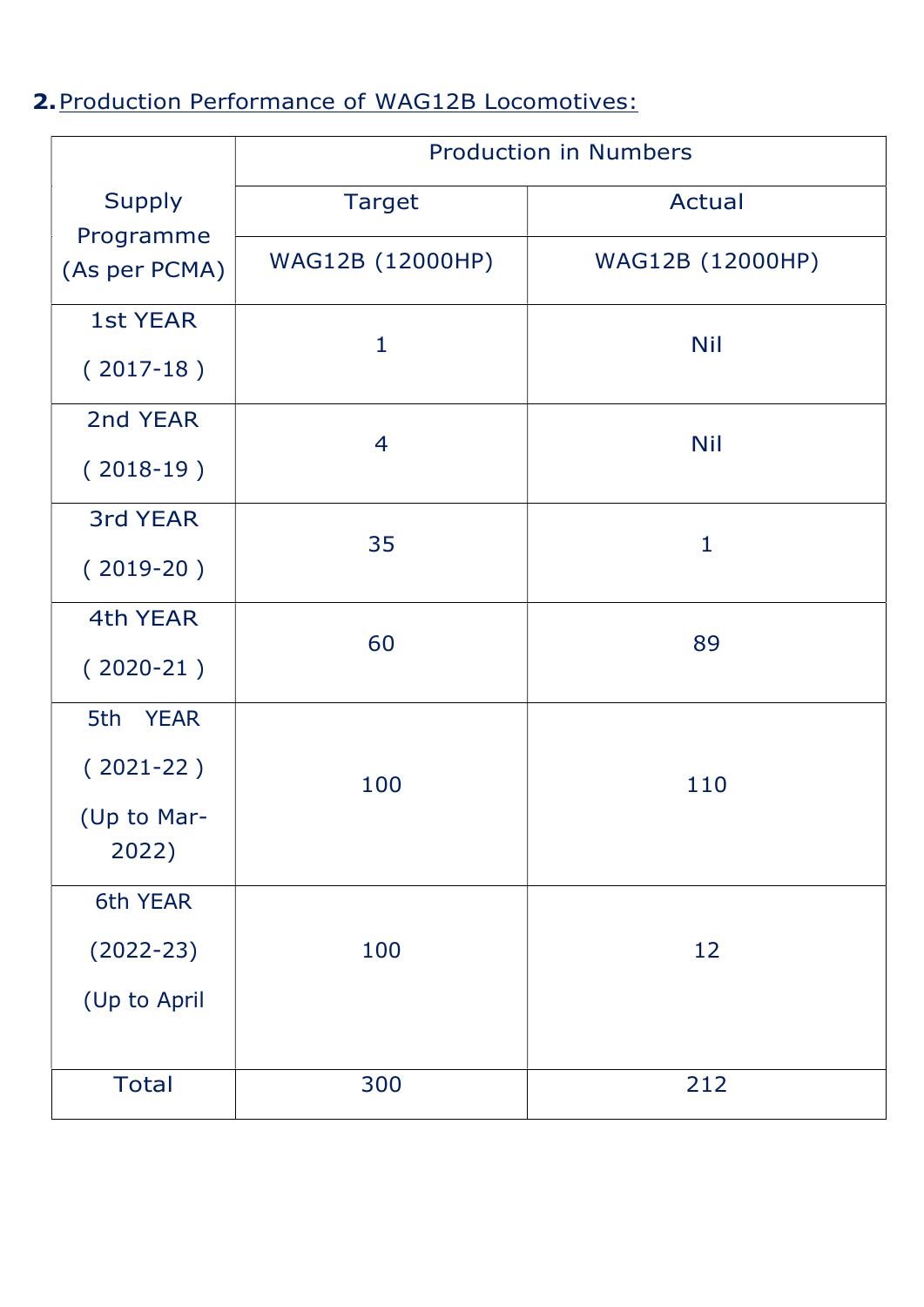### 3. Production performance of WDG4G & WDG6G Locomotives:

| <b>Supply</b>                                          | <b>Production in Numbers</b> |                            |                       |                  |                            |                  |
|--------------------------------------------------------|------------------------------|----------------------------|-----------------------|------------------|----------------------------|------------------|
| Programm                                               | <b>Target</b>                |                            |                       | Actual           |                            |                  |
| e (As per<br><b>PCMA</b>                               | WDG4G<br>(4500HP)            | WDG6G<br>(6000 HP)         | <b>TOTAL</b>          | WDG4G<br>(4500HP | WDG6<br>G<br>(6000)<br>HP) | <b>TOTA</b><br>L |
| <b>1st YEAR</b><br>$(2017-18)$                         | $\overline{2}$               | $\overline{0}$             | $\overline{2}$        | $\overline{2}$   | $\mathbf 0$                | $\overline{2}$   |
| 2nd YEAR<br>$(2018-19)$                                | 96                           | $\overline{2}$             | 98                    | 81               | $\overline{2}$             | 83               |
| 3rd YEAR<br>$(2019-20)$                                | 85+15backlo<br>g             | 15                         | 100+15backlo<br>g     | 100              | 5                          | 105              |
| 4th YEAR<br>$(2020-21)$                                | 80                           | 20+10backlo<br>$\mathbf g$ | $100 + 10$<br>backlog | 80               | 30                         | 110              |
| 5th YEAR<br>$(2021-22)$<br>(Up to Mar-<br>2022)        | 75                           | 25                         | 100                   | 75               | 25                         | 100              |
| 6th YEAR<br>$(2022 - 23)$<br>(Up to<br>April-<br>2022) | 100                          | <b>NIL</b>                 | 100                   | 5                | <b>NIL</b>                 | 5                |
| <b>TOTAL</b>                                           | 438                          | 62                         | 500                   | 343              | 62                         | 405              |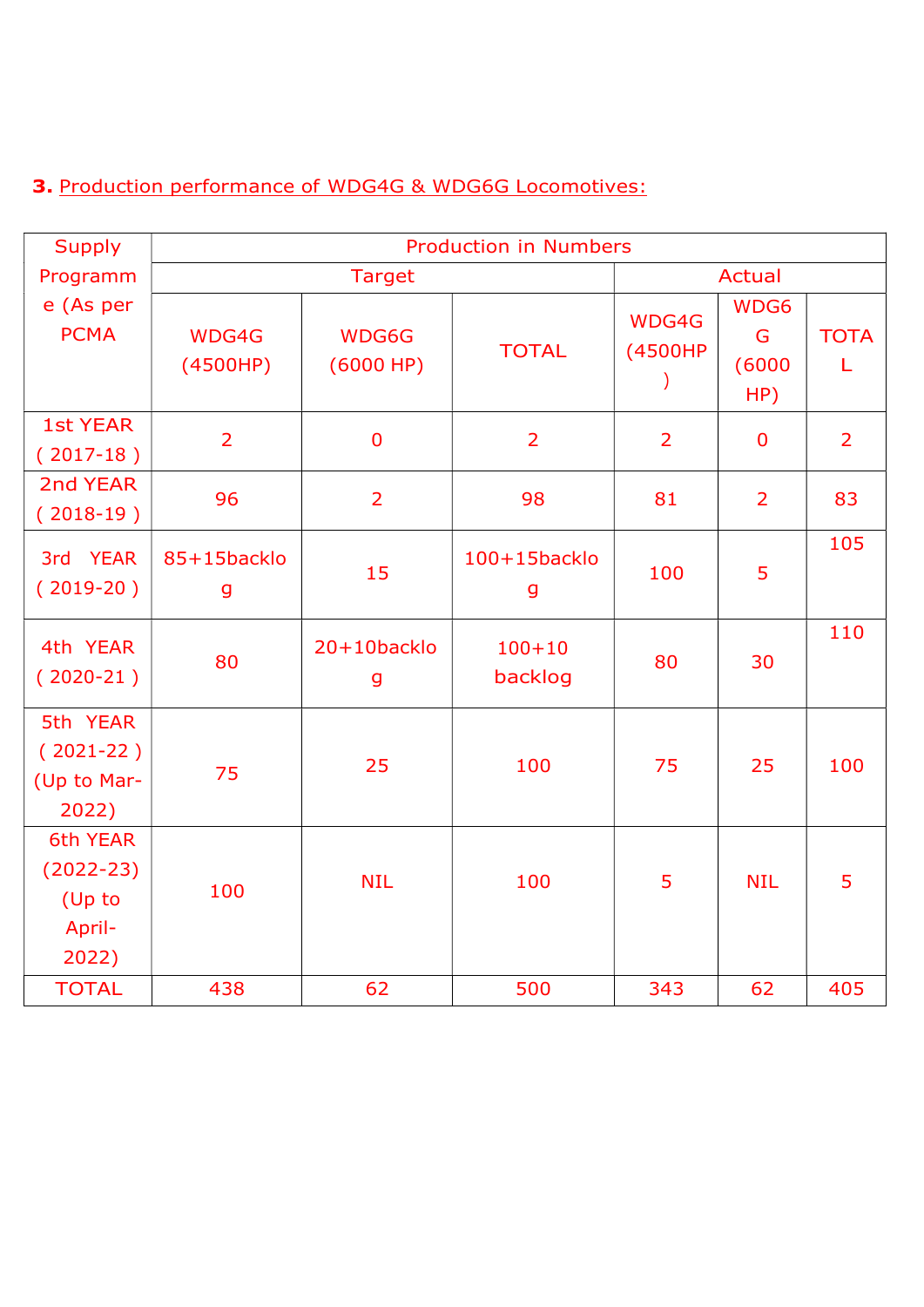### 4. General information of WAG12B, WDG4G & WDG6G Locomotives:

| <b>SN</b>      | <b>Parameters</b>                                        | WAG12B                    | WDG4G                   | WDG6G                    |
|----------------|----------------------------------------------------------|---------------------------|-------------------------|--------------------------|
| $\mathbf{1}$   | <b>Gross Horse</b><br>Power (GHP)                        | 12000<br>$(6000+6000)$    | 4500                    | 6000                     |
| $\overline{2}$ | <b>Traction Horse</b><br>Power (THP)                     | 12000                     | 4260                    | 5686                     |
| 3              | <b>Nominal Axle</b><br>Load (MT)                         | 22.5 Tonn.                | 22                      | 23                       |
| 4              | <b>Starting TE</b>                                       | <b>706 KN</b>             | <b>544 KN</b>           | <b>570 KN</b>            |
| 5              | <b>Continuous TE</b>                                     | <b>540 KN</b>             | <b>405 KN</b>           | <b>420 KN</b>            |
| 6              | <b>Braking Effort</b>                                    | Reg. 514 KN,<br>$Pn.-153$ | <b>270 KN</b>           | <b>286 KN</b>            |
| $\overline{7}$ | Maximum speed                                            | 120 kmph                  | 100<br><b>Kmph</b>      | 100 Kmph                 |
| 8              | <b>Brake Specific</b><br>fuel consumption<br>(BSFC) @ N8 | <b>NA</b>                 | $\le$ = 150<br>g/bhp-hr | $\epsilon$ =150 g/bhp-hr |
| 9              | <b>Fuel Tank</b><br>capacity (In<br>Liters)              | <b>NA</b>                 | 6000                    | 8000                     |
| 10             | Loco weight                                              | 180 T.                    | 132 T                   | 138 T                    |
| 11             | Length over<br>coupler pulling<br>faces                  | 38400 mm                  | 22567<br>mm             | 22313                    |
| 12             | Minimum<br>Maintenance<br>interval                       | 45 days                   | 92 days                 | 92 days                  |
| 13             | Minimum<br>availability (%)                              | 95                        | 95                      | 95                       |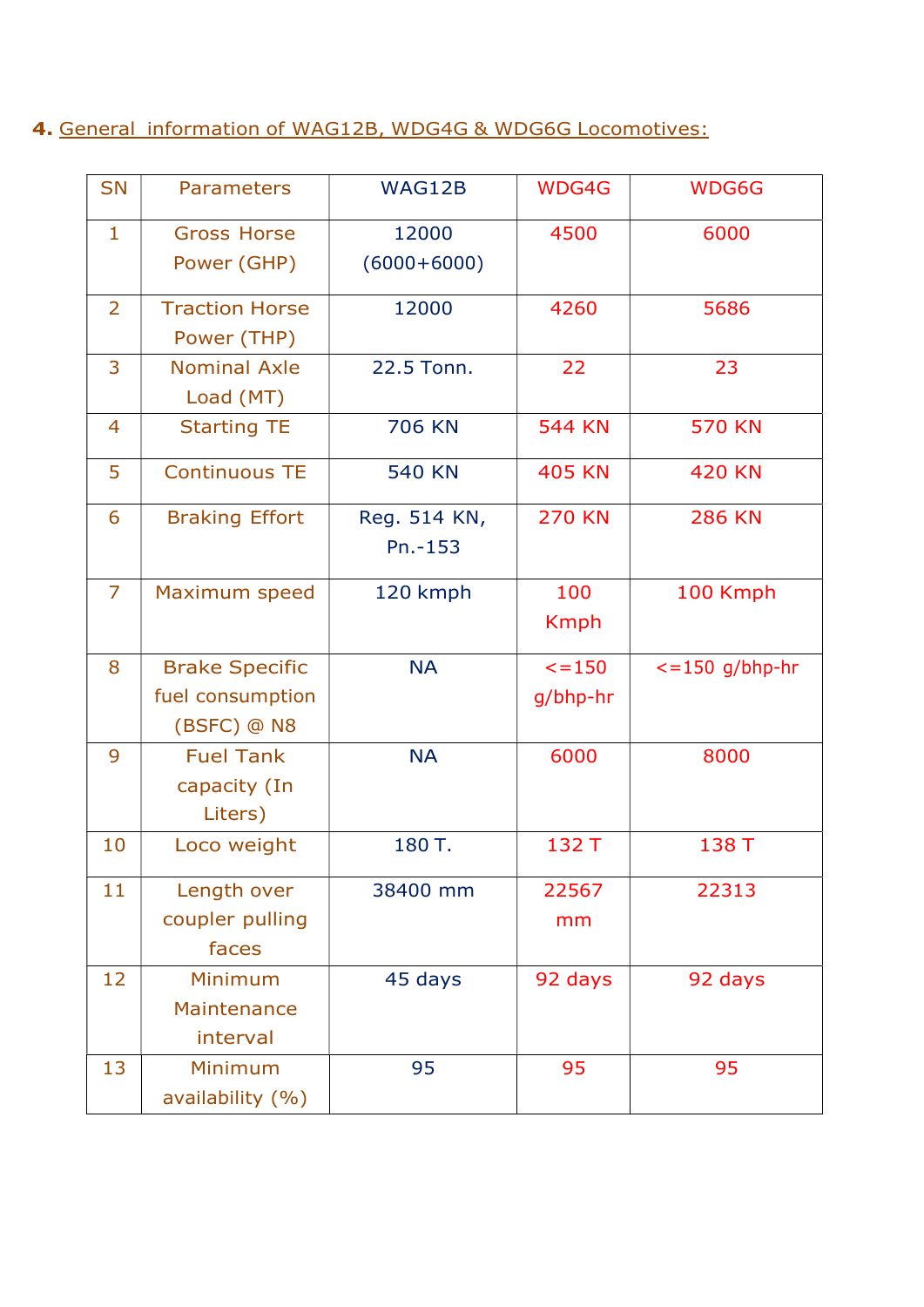#### 5. Location of site

Distance between Madhepura Railway Station & Darbhanga Airport to MELPL/Factory **Madhepura** 

 Madhepura Electric Locomotive Pvt. Ltd. Distance is 5.7 Km from nearest Madhepura Railway Station and 112.5 Km from Darbhanga Airport.

Map Location from Madhepura Railway Station to MELPL Factory.

https://www.google.com/search?q=madhepura+railway+station+to+rail+engine+factory+ distance&oq=madhepura+railway+station+to+rail+engine+factory+&aqs=chrome.1.69i57j 33i160.24001j0j7&sourceid=chrome&ie=UTF-8#

Distance between Chapra Railway Station & Patna Airport to Wabtec/Factory Marhowra

 Wabtec Pvt. Ltd. Distance is 18 Km from nearest Chapra Railway Station and 100 Km from Patna Airport.